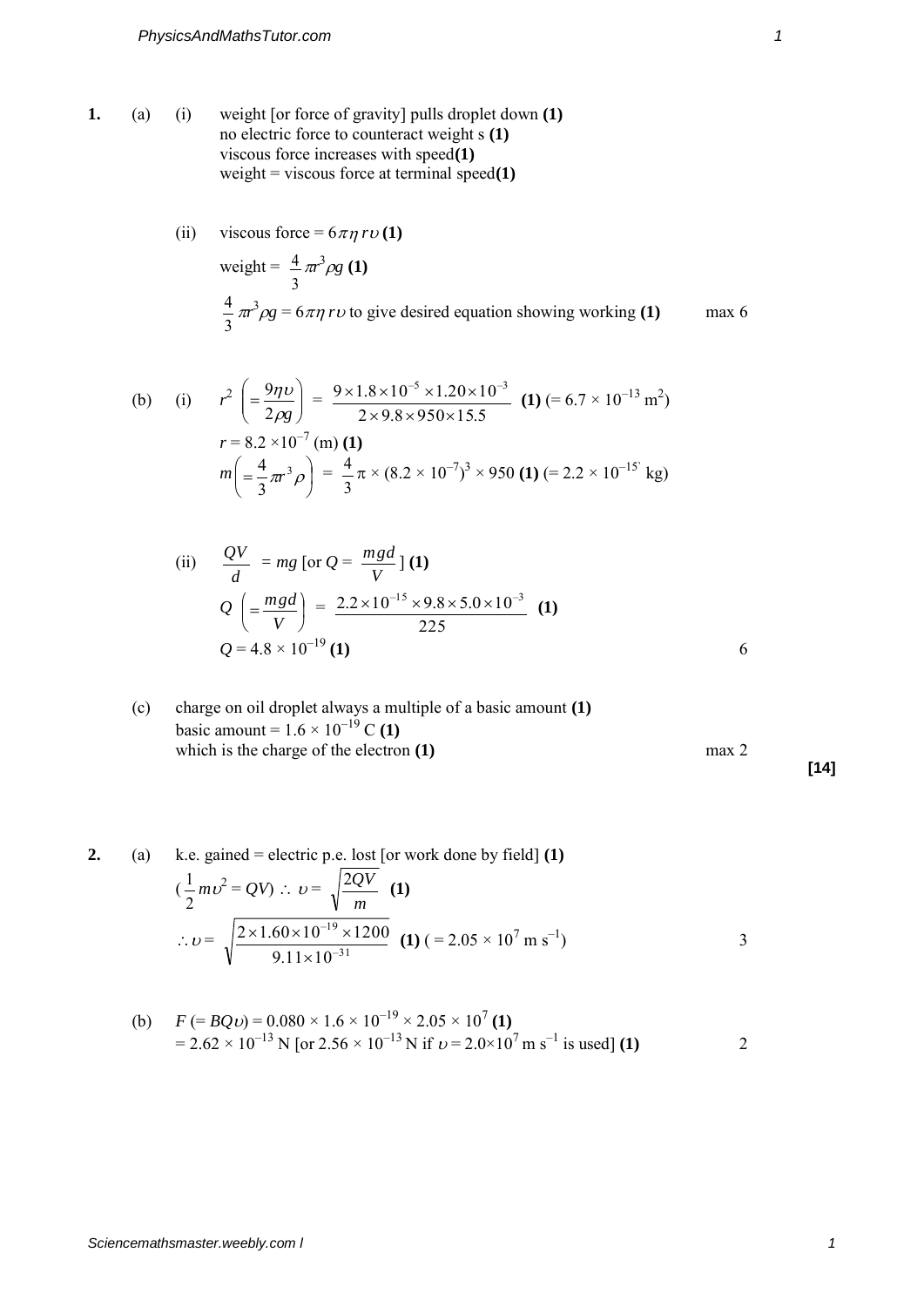| (c) | circular on first diagram (plan view) $(1)$<br>curving correctly (i.e. upwards to right) (1)<br>horizontally straight on second diagram (side view) (1)<br>3 |                                                                                                        |                  |      |  |
|-----|--------------------------------------------------------------------------------------------------------------------------------------------------------------|--------------------------------------------------------------------------------------------------------|------------------|------|--|
| l d | $\left(1\right)$                                                                                                                                             | speed unchanged $(1)$<br>because force remains perpendicular to velocity<br>[or no work is done] $(1)$ |                  |      |  |
|     | (ii)                                                                                                                                                         | direction of force changes so force alters (1)                                                         | max <sub>2</sub> | [10] |  |

**3.** (a) (i) current heats the wire **(1)** electrons (in filament) gain (sufficient) k.e. (to leave the filament) **(1)**

(ii) electrons would collide with gas atoms/molecules **(1)** 3

(b) (i) k.e. = 
$$
(eV = 1.6 \times 10^{-19} \times 3600) = 5.8 \times 10^{-16}
$$
(J) (1)

(ii) 
$$
\frac{1}{2} m \upsilon 2 = eV(1)
$$
  

$$
\upsilon = \left(\sqrt{\frac{2eV}{m}}\right) = \sqrt{\frac{2 \times 1.6 \times 10^{-19} \times 3600}{9.1 \times 10^{-31}}}(1) = 3.6 \times 10^7 \text{ ms}^{-1}(1)
$$
 4



- (i) correct shape speed becomes constant **(1)** initial gradient not infinite [or negligible] **(1)**
- (ii) viscous force initially zero **(1)** resultant [or only] force (or  $ma$ ) =  $mg$  (hence  $a = g$ ) **(1)**
- (iii) viscous force increases with speed **(1)**

**[7]**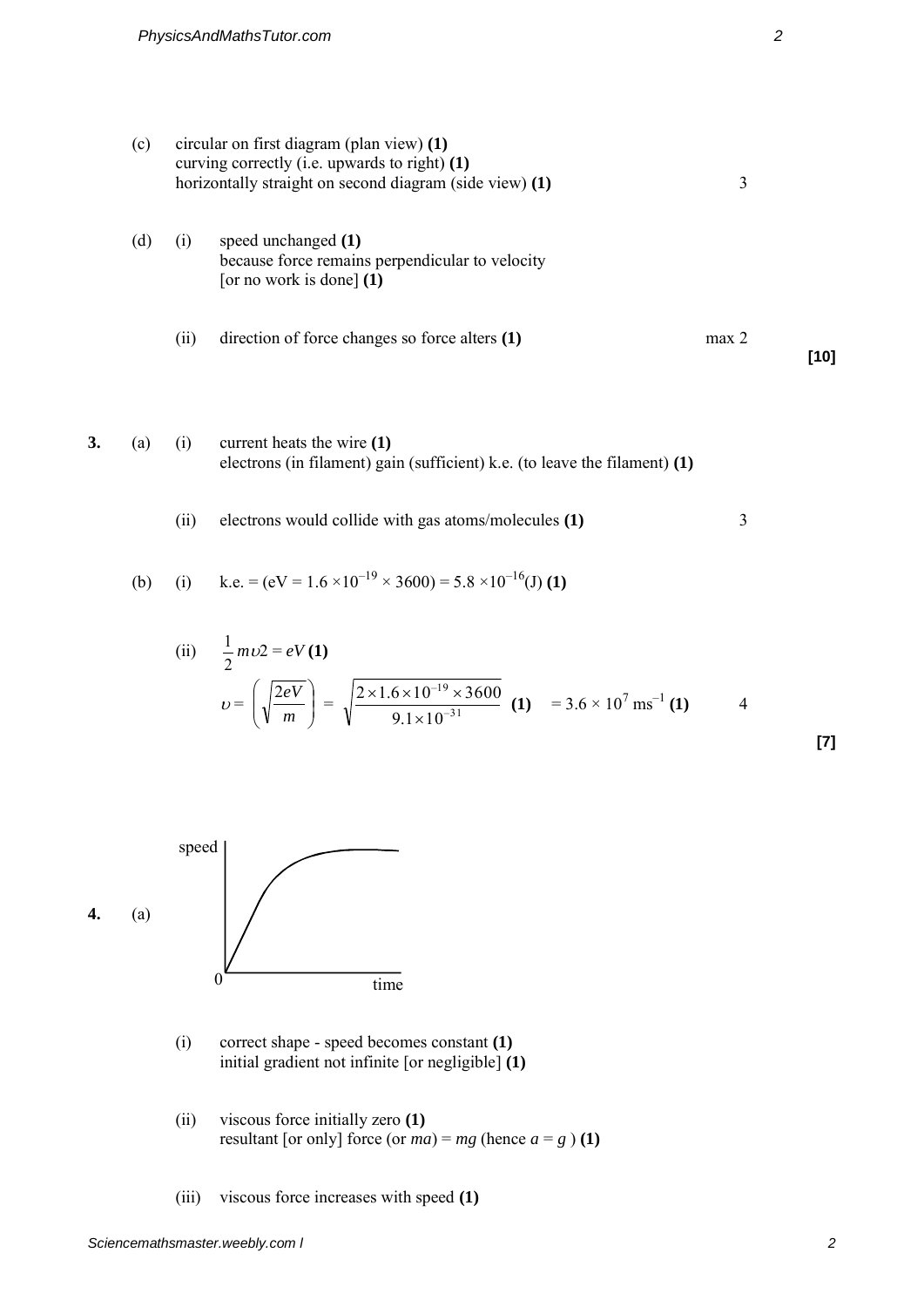(speed increases) until viscous force equals weight [or zero acceleration/constant speed reached when viscous force equals weight] **(1)** 6

(b) (i) 
$$
v_0 = \left(\frac{1.00 \times 10^{-3}}{12.8}\right) = 7.8 \times 10^{-5} \text{ m s}^{-1}
$$
 (1)

(ii) 
$$
k\left(=\frac{g}{\nu_0}\right) = \frac{9.8}{7.8 \times 10^{-5}} (=1.2(5) \times 10^5 \text{ (s}^{-1)})
$$
 (1)

use  $a = g e^{-kt}$  to calculate acceleration *a* correctly after suitable time between  $1\mu$ s and 0.2s **(1)** state [or show] that acceleration is negligible during timing **(1)** e.g. " $t = 1$  ms gives  $a = ge^{-125}$ , which is negligible" would score two marks

*alternative (ii)*: use  $a = ge^{-kt}$  to calculate time, *t*, to fall to a suitable acceleration between 0 and 0.2 ms–2 **(1)** state or show that  $t \ll 12.8$ s (1) 4

**5.** (a) (i) positive **(1)**

(ii) 
$$
QE = \frac{QV}{d}
$$
 = mg (1)  

$$
Q = \frac{mgd}{V} = \frac{4.6 \times 10^{-16} \times 9.8 \times 40 \times 10^{-3}}{565} = 3.2 \times 10^{-19} \text{ C (1)}
$$

(iii) two electrons **(1)** missing **(1)** max 5

(b) upwards **(1)**

The electrical force is increased (1)

\nso there is a net upward force (1)

\nas the weight and upthrust are the same 
$$
(1)
$$
 max 2

**[10]** 

**[7]**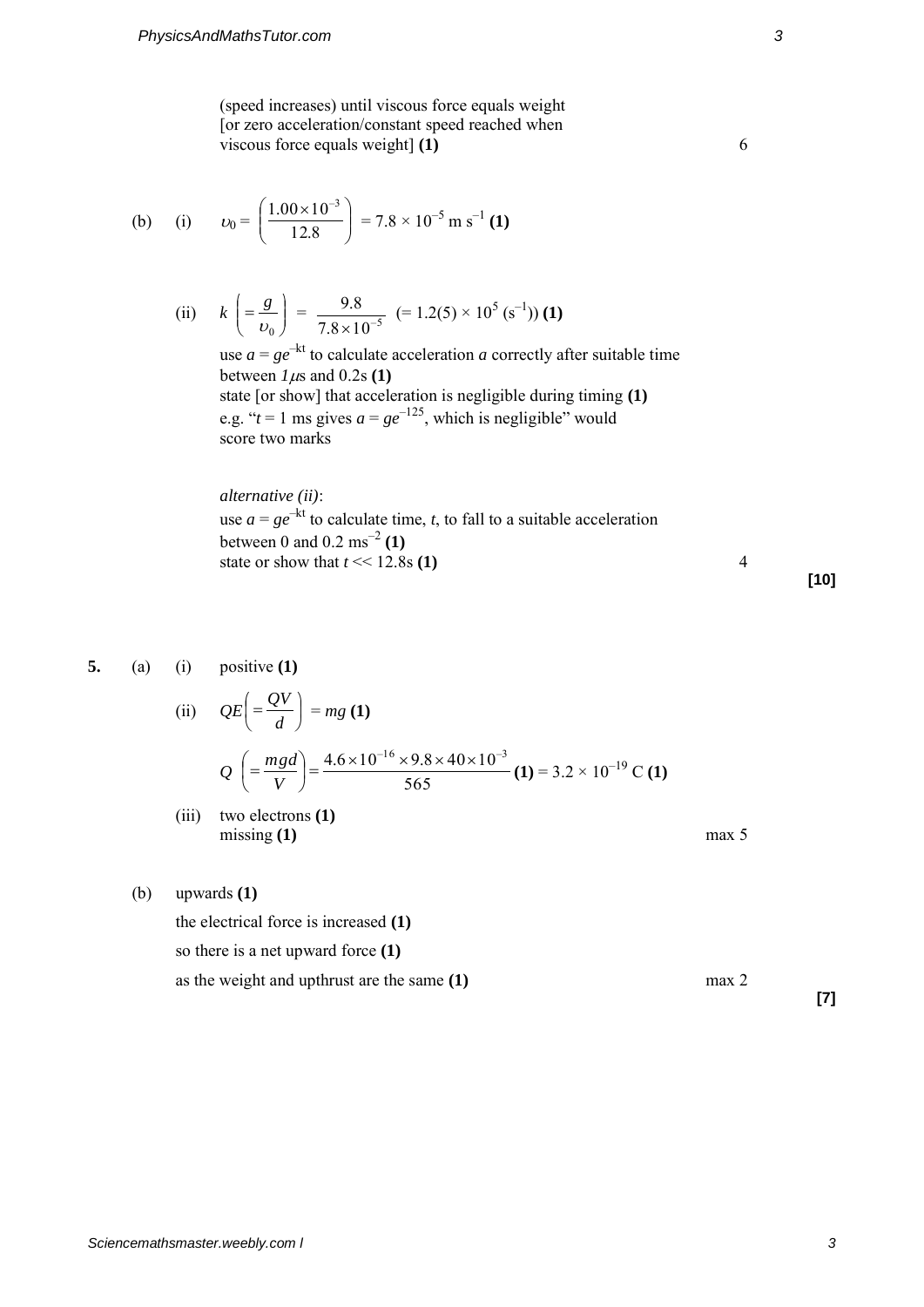- **6.** (a) (i) arrow pointing towards centre of curvature **(1)**
	- (ii) velocity [or direction of motion] is perpendicular to the direction of the force **(1)** work done is force  $\times$  distance moved in the direction of the force **(1)** no work done as there is no motion in the direction of the force **(1)** max 3

(b) (i) 
$$
25 \text{mm}
$$
 (1)  
\n
$$
\frac{1}{2} m v^2 = eV(1)
$$
\n
$$
\frac{mv^2}{r} = Bev \quad (1)
$$
\n
$$
\frac{e}{m} = \frac{2V}{B^2 r^2} \quad (1) = \frac{2 \times 3200}{(7.6 \times 10^{-3})^2 \times 0.025^2} \quad (1) \ 1.8 \times 10^{11} \text{ Ckg}^{-1} \quad (1) \qquad 6
$$

7. (a) (i) 
$$
V\left( = \frac{W}{Q} \right) = \frac{6.0 \times 10^{-16}}{1.60 \times 10^{-19}}
$$
 (1)= 3750 V (1)

- (ii) heats the filament [or cathode or wire] **(1)** to enable electrons to gain (sufficient) k.e. to leave filament [or cause thermionic emission] **(1)** 4
- (b) (i) electron moves towards positive plate curve in field **(1)** and straight beyond **(1)**

(ii) 
$$
t\left(=\frac{l}{\nu}=\frac{0.060}{3.6\times10^7}\right) = 1.67 \text{ ns (1)}
$$

(iii) 
$$
y = -\frac{1}{2}at^2(1)
$$
  
\n $a = \frac{eV_p}{md}(1)$   
\ncombine to give  $\frac{e}{m} = \frac{2yd}{V_p t^2}(1) = \frac{2 \times 12.5 \times 10^{-3} \times 25 \times 10^{-3}}{1250 \times (1.67 \times 10^{-9})^2}$  (1)  
\n $= 1.8 \times 10^{11} \text{ C kg}^{-1}(1)$  max 8

**[12]** 

**[9]** 

8. (a) (use of 
$$
v = \frac{s}{t}
$$
 gives)  $v = \frac{2.0 \times 10^{-3}}{18.3} = 1.11 \times 10^{-4} \text{ m s}^{-1}$  (1)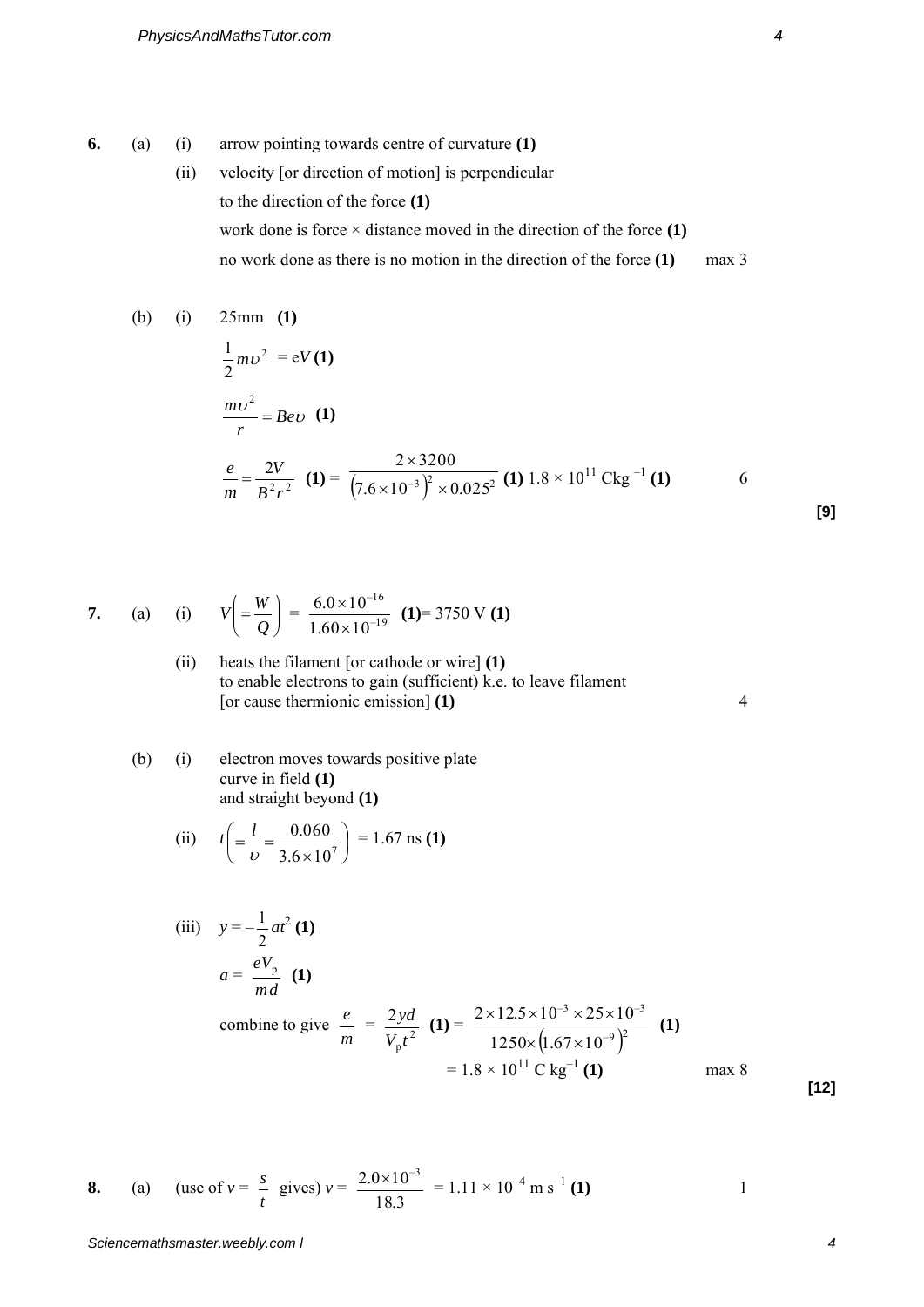(b) 
$$
\frac{4}{3}\pi r^3 \rho g = 6 \pi v r (1)
$$
  
\n
$$
r = \left(\frac{9\eta v}{2\rho g}\right)^{\frac{1}{2}} (1)
$$
  
\n
$$
= \left(\frac{9 \times 1.8 \times 10^{-5} \times 1.11 \times 10^{-4}}{2 \times 970 \times 9.81}\right)^{\frac{1}{2}} (1) (=9.7 \times 10^{-7} m)
$$
  
\n(allow C.E for v from (a))

(c) 
$$
qE = mg(1)
$$
  
\n $m = \frac{4}{3} \pi r^3 \rho = \frac{4}{3} \pi (9.7 \times 10^{-7})^3 \times 970 = 3.7 \times 10^{-15} \text{ kg (1)}$   
\n $q = \frac{mg}{E} = \frac{3.7 \times 10^{-15} \times 9.81}{57 \times 10^3} = 6.37 \times 10^{-19} \text{ C (1)}$   
\n(allow C.E. for value of mass *m*)

**[7]** 

| ٠<br>÷<br>۰,<br>I<br>۰.<br>۰. | ٠<br>× |  |
|-------------------------------|--------|--|
|                               |        |  |

**9.** (a) (i) filament heated by an electric current [or metal heated by nearby hot wire filament] **(1)** (conduction) electrons in the metal gain sufficient kinetic energy to leave the metal/cathode/filament **(1)**

> (ii) temperature of filament depends on the current or low current so small heating effect] **(1)** kinetic energy of electrons depends on temperature of filament **(1)** electrons must do work (or overcome work function) to leave metal **(1)** electrons have insufficient (kinetic) energy to leave metal/cathode/filament (or overcome work function) if the current is too low **(1)** 4

(b) (i) 
$$
E_k (= eV = 1.6 \times 10^{-19} \times 4200) = 6.7 \times 10^{-16}
$$
 (J) (1)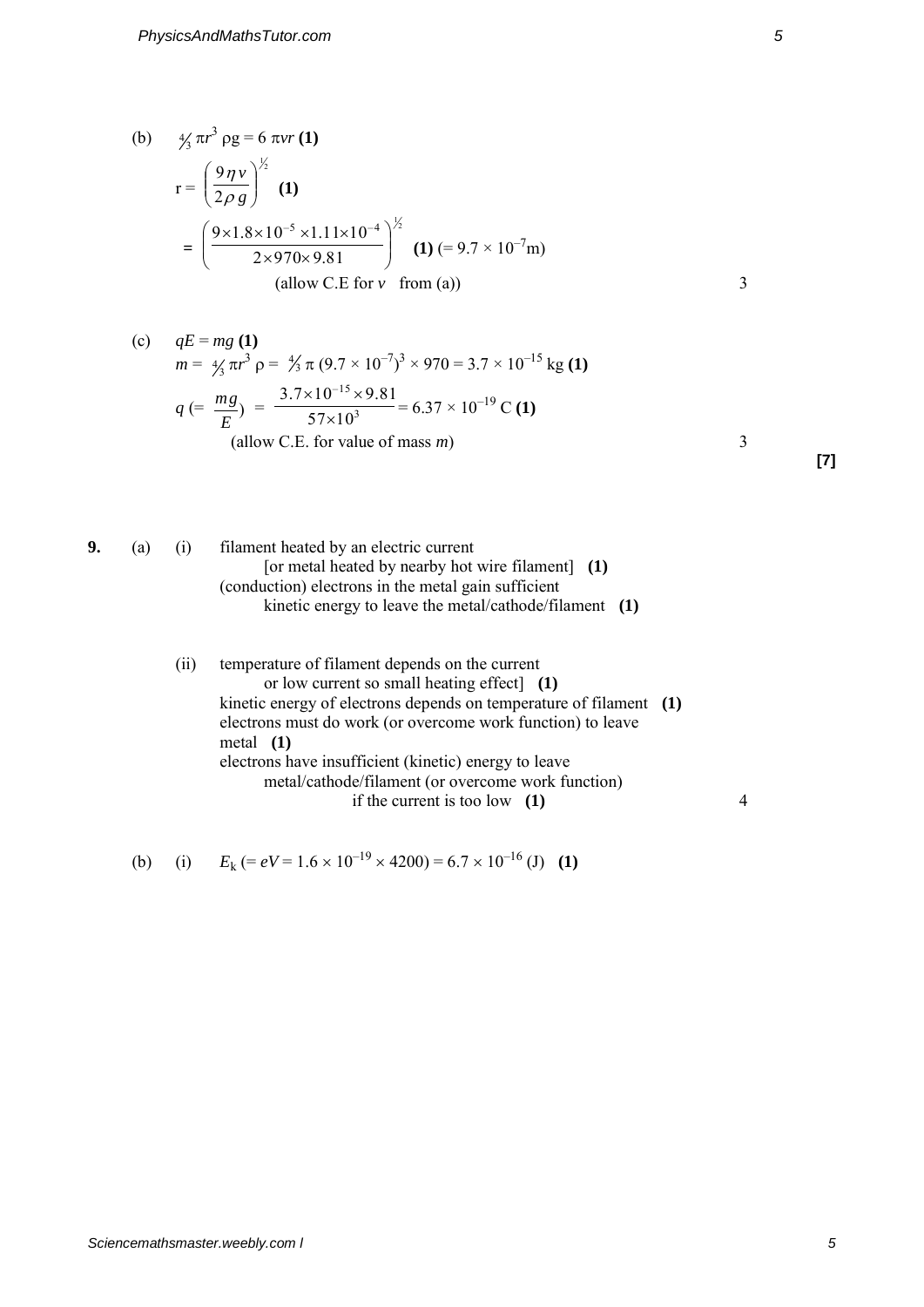(ii) (use of  $E_k = \frac{1}{2}mv^2$  gives)  $\frac{1}{2}mv^2 = 6.7 \times 10^{-16}$  (J) (1) (allow C.E. for value of  $E_k$ ) *v* = 2/1 31 16  $9.1 \times 10$  $2\times 6.7\times 10$  $\overline{\phantom{a}}$ J  $\setminus$  $\overline{\phantom{a}}$  $\setminus$ ſ  $\times$  $\times$  6.7  $\times$  $\overline{\phantom{0}}$  $\left(\frac{-16}{1}\right)^{1/2}$  **(1)**  $= 3.8 \times 10^7 \text{ m s}^{-1}$  (1) **(1)** 4

**10.** (a) path curves upwards from O to P path is tangential to curve at  $P$  and straight beyond  $P$  2

(b) (i) magnetic field exerts a force on a moving charge/electron **(1)**  magnetic force has a downwards component (at all points) [or magnetic force  $\lt$  electric force] **(1)** 

(ii) magnetic force = 
$$
Bev(1)
$$
  
\nelectric force  $\left( = \frac{eV_p}{d} \right) = eE(1)$   
\n $Bev = eE$  (gives  $v = \frac{E}{B}$ ) (1)

(c) work done (or 
$$
eV
$$
) = gain of kinetic energy (or  $\frac{1}{2}mv^2$ ) (1)  
\n
$$
\frac{e}{m} = \frac{v^2}{2V}
$$
 (1)  
\n
$$
= \frac{(3.2 \times 10^7)^2}{2 \times 2900} = 1.8 \times 10^{11} \text{ C kg}^{-1}
$$
 (1)

**11.** (a) (i) (vertically) upwards **(1)**

(ii) 
$$
mg = qE
$$
,  $\therefore \frac{q}{m} = \frac{g}{E}$  (1)  
 $\frac{9.8}{4.9 \times 10^5}$  (1)  $(= 2.0 \times 10^{-5} \text{ C kg}^{-1})$  3

**[8]**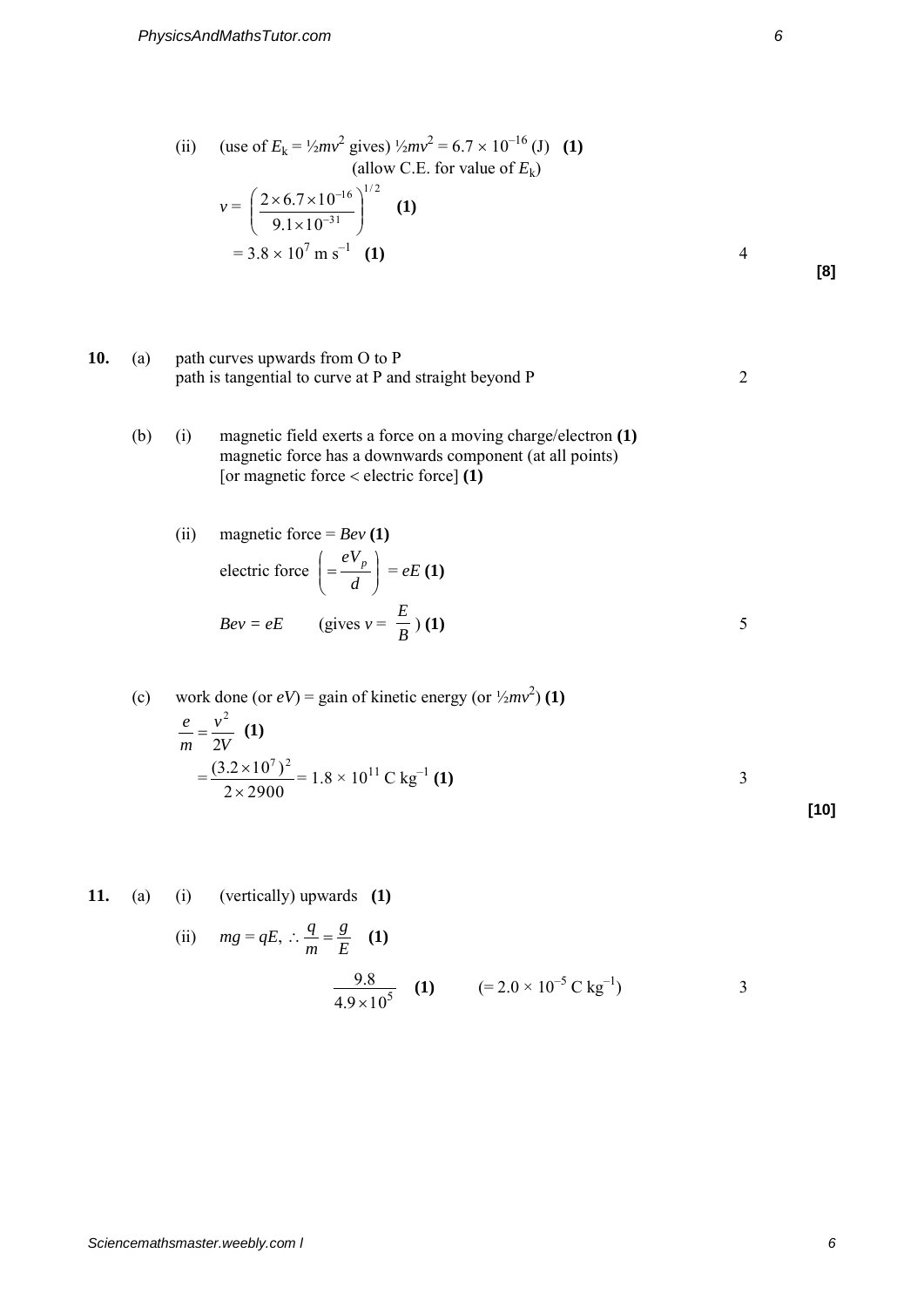(b) initial downwards acceleration due to weight (or gravity) **(1)** viscous force/drag/friction (or resistance) due to air increases with increase in speed **(1)** increases until drag become equal to (and opposite to) weight (no resultant force) hence no acceleration **(1)** max 3

*Ber* )

**12.** (a) magnetic force perpendicular to (direction of) motion (or velocity) **(1)** force does not change speed (or force does no work) **(1)**  force causes direction of motion to change **(1)**  force (or acceleration) is centripetal/ acts towards centre of curvature **(1)**  velocity is tangential **(1)** max 3 QWC 2

(b) (i) magnetic force = 
$$
Bev
$$
 (1)  
centripetal acceleration =  $\frac{v^2}{r}$ ,  $\therefore Bev = \frac{mv^2}{r}$  (1) (gives  $v = \frac{Be}{m}$ 

(ii) 
$$
\frac{mv^2}{r} = Bev \text{ gives } \frac{e}{m} = \frac{v}{Br} \quad (1)
$$

$$
= \frac{3.2 \times 10^7}{7.3 \times 10^{-3} \times 25 \times 10^{-3}} \quad (1)
$$

$$
= 1.75 \times 10^{11} \text{ C kg}^{-1} \quad (1)
$$

| ٠<br>٠<br>×<br>۰.<br>×<br>۰. |  |
|------------------------------|--|
|                              |  |

| C. I<br>a ka | (a) |
|--------------|-----|
|              |     |

| 13. | (a) | (i) | metal wire emits electrons when heated (1)             |  |
|-----|-----|-----|--------------------------------------------------------|--|
|     |     |     | conduction electrons in metal gain kinetic energy when |  |
|     |     |     | wire is heated $(1)$                                   |  |

- (ii) electrons from wire would be absorbed/scattered/stopped by gas atoms or collide with gas atoms and lose kinetic energy or speed **(1)**
- (iii) electrons carry negative charge so anode needs to be positive (to attract them) (1) 4

**[6]**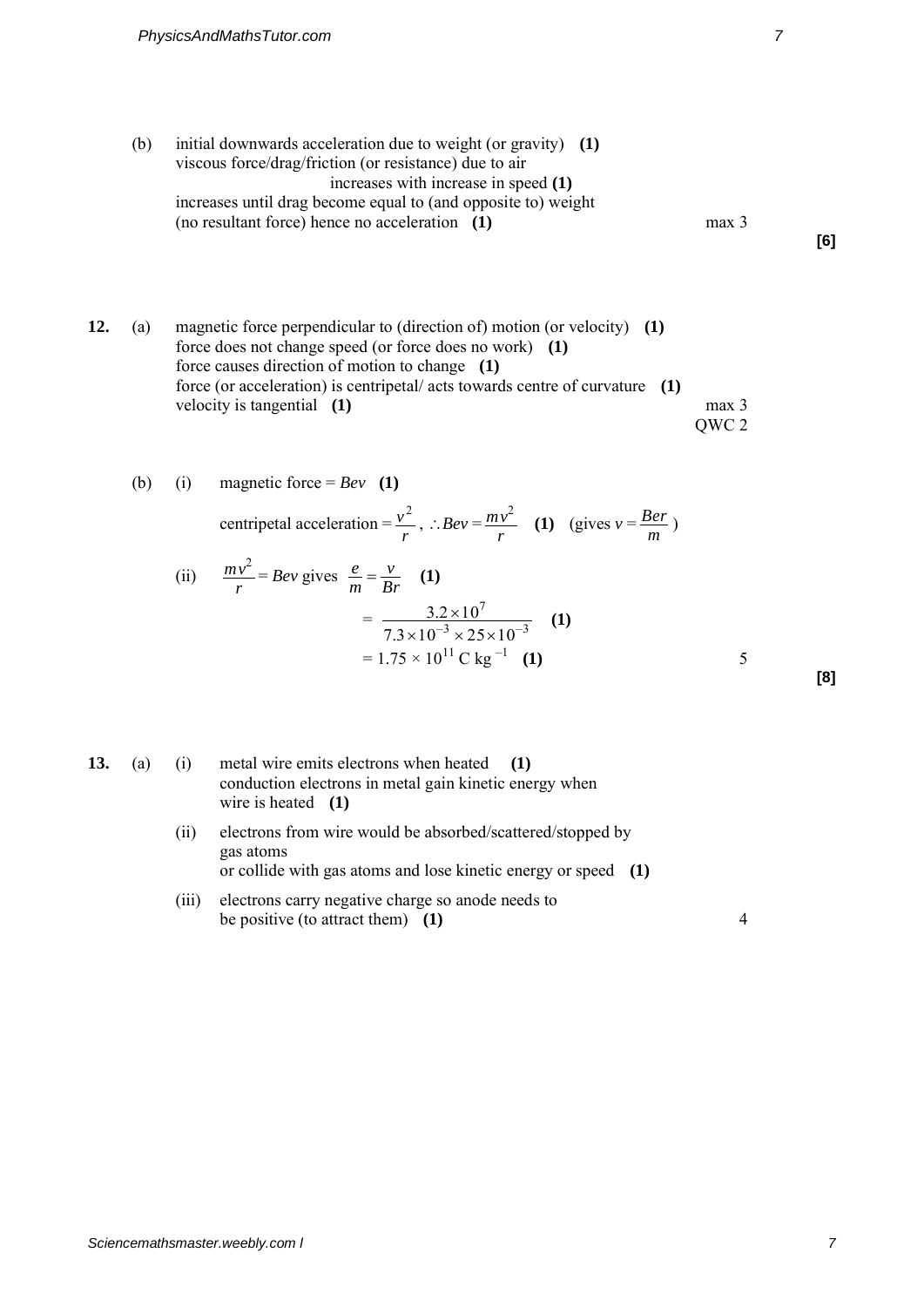(b) (i) 
$$
E_k \text{ (or } \frac{1}{2}mv^2 \text{)} (= \text{work done or eV}) = 1.6 \times 10^{-19} \times 2500
$$
 (1)  
= 4.0 × 10<sup>-16</sup> J (1)

(ii) 
$$
v = \left(\frac{2E_k}{m}\right)^{1/2} = \left(\frac{2 \times 4.0 \times 10^{-16}}{9.11 \times 10^{-31}}\right)^{1/2}
$$
 (1)  
= 3.0 × 10<sup>7</sup> m s<sup>-1</sup> (1)

(allow C.E. for value of 
$$
E_k
$$
 from (i)) 4

**14.** (i) electrons [or ions] present **(1)**  electrons/ions accelerated by electric field [or electrons and ions collide] **(1)**  excitation/ionisation of gas atoms/ions/molecules/particles occur **(1)**  photons emitted on return to lower energy or ground state **(1)**

(ii) electrons/ions do not gain enough kinetic energy (to produce ionisation) **(1)**  because too many atoms/ions/molecules/particles present **(1)** max 4 QWC 1

**[4]** 

**[8]** 

## **15.** (a) (i) positive **(1)**

(ii) electric force directed upwards = weight (1)  
\n[or 
$$
\frac{QV}{d} = mg
$$
]

(b) (i) 
$$
v = \frac{1.20 \times 10^{-3}}{13.8} = 8.7 \times 10^{-5} \text{ m s}^{-1}
$$
 (1)

(ii) weight [or 
$$
mg
$$
] =  $^{4}/_{3} \pi r^{3} \rho g$  (1)  
\n(since speed constant) viscous force =  $6 \pi \eta r v$  (1)  
\n $\therefore {}^{4}/_{3} \pi r^{3} \rho g = 6 \pi \eta r v$  to give desired equation (1)

(iii) rearrange equation to give 
$$
r = \left(\frac{9\eta v}{2\rho g}\right)^{1/2}
$$
 (1)  

$$
\left\{ = \left(\frac{9 \times 1.8 \times 8.7 \times 10^{-5}}{2 \times 960 \times 9.8}\right)^{1/2} \right\} = 8.7 \times 10^{-7} \text{ m}
$$
 (1)  $(8.65 \times 10^{-7} \text{ m})$ 

(allow C.E. for value of v from (i), but not 3rd mark)  
\n
$$
m = \frac{4}{3} \pi r^3 \rho = \frac{4}{3} \pi (8.65 \times 10^{-7})^3 \times 960
$$
 (1) (= 2.6 × 10<sup>-15</sup> kg)

(iv) 
$$
\frac{QV}{d} = mg
$$
 (1)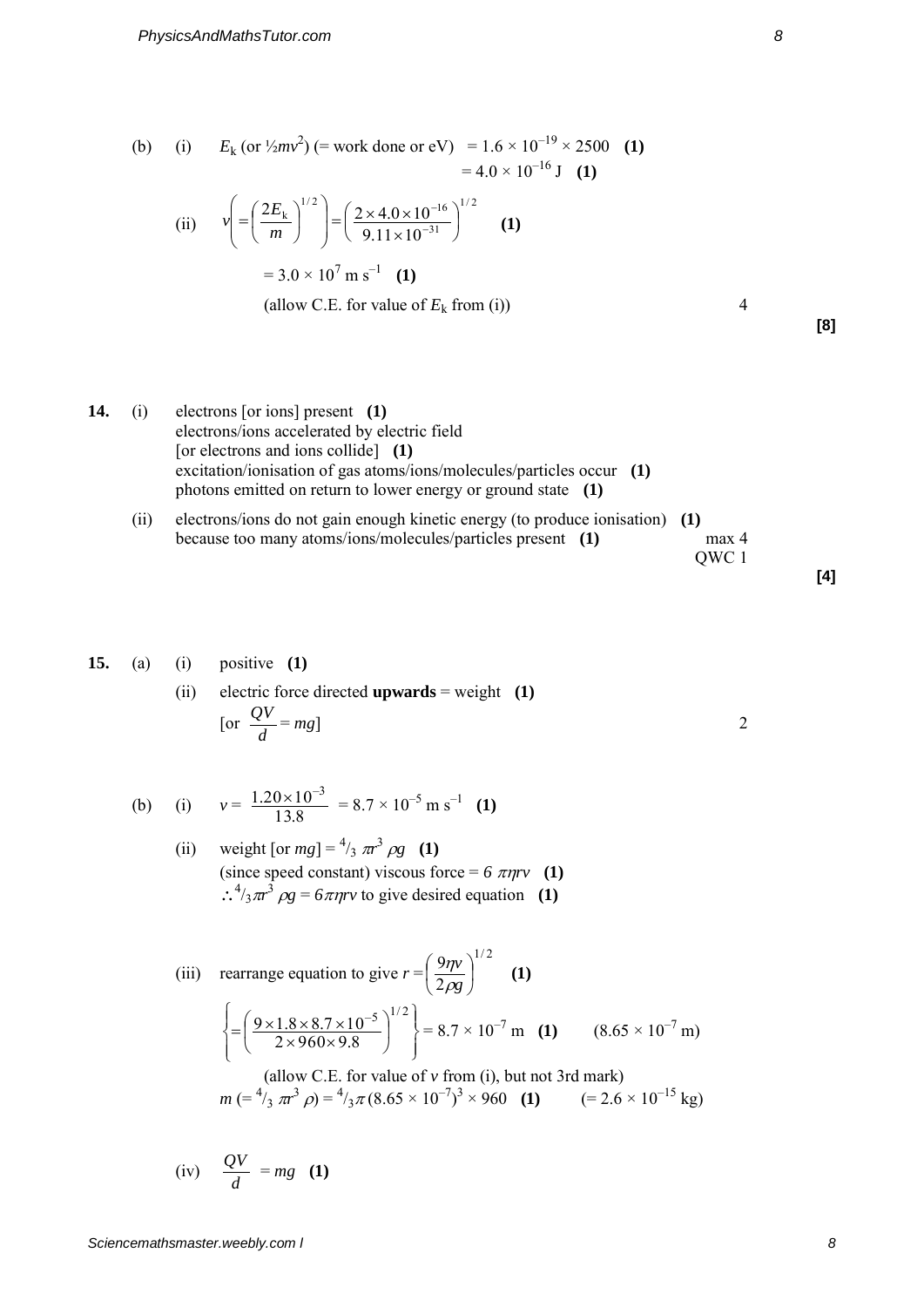$$
Q = \frac{2.6 \times 10^{-15} \times 9.8 \times 6.0 \times 10^{-3}}{320}
$$
 (1)  
= 4.8 × 10<sup>-19</sup> C (1) (4.78 × 10<sup>-19</sup> C) 10 [12]

## **16.** (a) (i) unit A: supplies current/power/energy to the filament or heats the filament **(1)**  0 – 50 V **(1)** (ii) unit B: to make the anode positive w.r.t. the filament, so that electrons are attracted/accelerated to the anode **(1)**   $> 250 \text{ V} (1)$  max 3

\n- (b) (i) beam current or intensity is reduced 
$$
(1)
$$
 (because) fewer electrons are emitted (per sec) from the filament  $(1)$  [or no beam as no electrons emitted if voltage of A reduced enough  $(1)$  (only)]
\n

(ii) electrons travel faster [or more kinetic energy] 
$$
(1)
$$
 (because the force of) attraction to the anode is greater  $(1)$  4

**17.** (a) force due to electric field is vertically upwards and proportional (or related to) plate pd **(1)**  at  $V = V_c$ , force due to field is equal and opposite to the weight of the droplet **(1)**  no resultant force (or forces balance) at  $V_c$  (droplet remains stationary) **(1)** 3

(b) (i) electric force (or 
$$
qV/d
$$
) = weight (or  $mg$ ) (1)  
\n
$$
q\left(\frac{mgd}{V}\right) = \frac{6.2 \times 10^{-14} \times 9.8 \times 6.0 \times 10^{-3}}{5700} \text{ (1)}
$$
\n
$$
= 6.4 \times 10^{-19} \text{C (1)}
$$

(ii) for 
$$
pd > 5700
$$
 (V), droplet moves upwards (1) due to increased electric force (1) droplet reaches terminal velocity (1) max 5

**[8]** 

**[7]**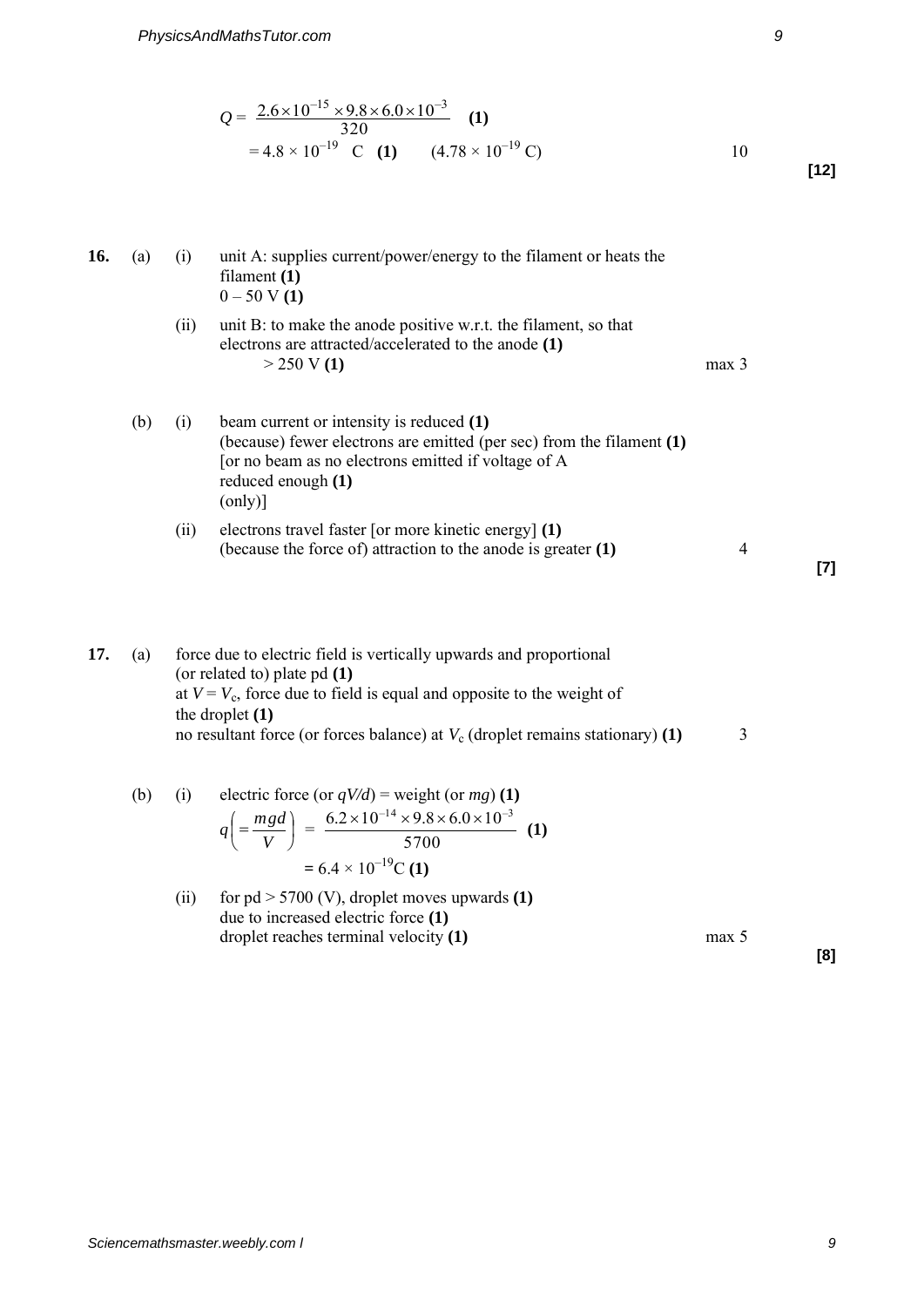**18.** (a) each electron experiences an electrostatic force (vertically) upwards **(1)**  this force does not change as the electron moves across the field **(1)**  each electron (therefore) has a (constant) acceleration vertically upwards **(1)**  velocity of each electron has a constant horizontal component of velocity **(1)**  [or has an increasing vertical component of velocity] so the direction of motion/velocity becomes closer and closer to a vertical line (as electron moves across the field) **(1)**  [or angle to the vertical becomes less] Max 4 QWC 1

(b) (i) (for beam to be undeflected)  
force due to electric field, 
$$
eE
$$
 (or  $qE$ ) (1)  
equals force due to magnetic field,  $Bev$  (1) (gives  $v = \frac{E}{B}$ )

(ii) (k.e. at anode) = 
$$
\frac{1}{2}mv^2 = eV_A(1)
$$
  
gives  $\frac{e}{m} = \frac{v^2}{2V_A}(1)$  (i.e. =  $\frac{E^2}{2B^2V_A}$ )

(iii) 
$$
E(=\frac{V}{d}) = \frac{3800}{50 \times 10^{-3}}
$$
 (1)  $(= 7.6 \times 10^{4} \text{ (V m}^{-1}))$   
\n $\frac{e}{m} = \left(\frac{E^{2}}{2B^{2}V_{A}}\right) = \frac{(7.6 \times 10^{4})^{2}}{2 \times (1.9 \times 10^{-3})^{2} \times 4500}$  (1)  
\n $= 1.8 \times 10^{11} \text{ C kg}^{-1}$  (1)

**[11]** 

- **19.** (a) (i) emission of (conduction) electrons from a heated metal (surface) or filament/cathode **(1)** work done on electron =  $eV(1)$ 
	- (ii) gain of kinetic energy (or  $\frac{1}{2}mv^2$ ) = eV; rearrange to give required equation **(1)** 3